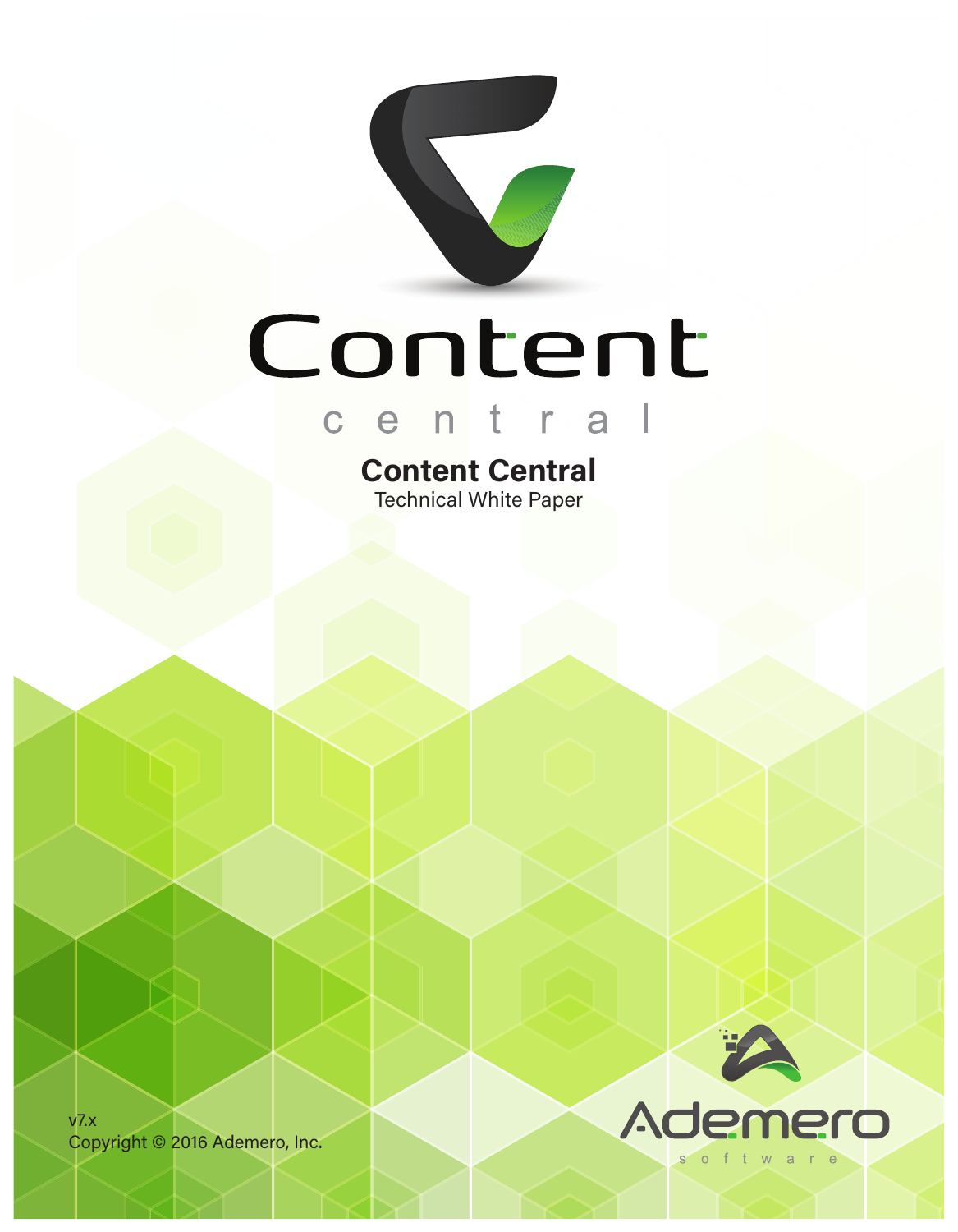## TABLE OF CONTENTS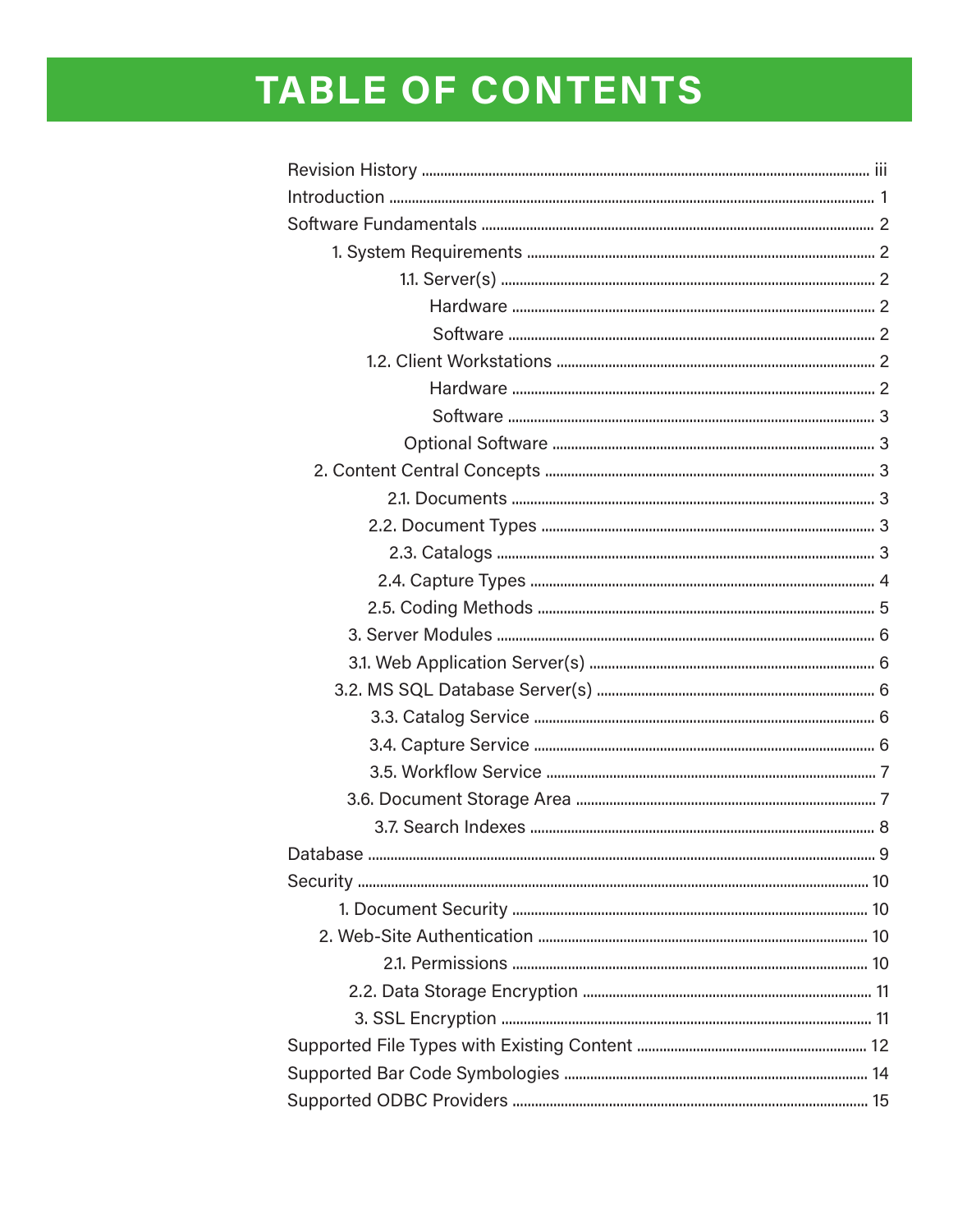### **REVISION HISTORY**

- 2009-12-09 Added Revision History
- 2010-01-07 Updated Requirements for Server(s) and Client Workstations
- 2016-03-22 Updated Technical Information and Layout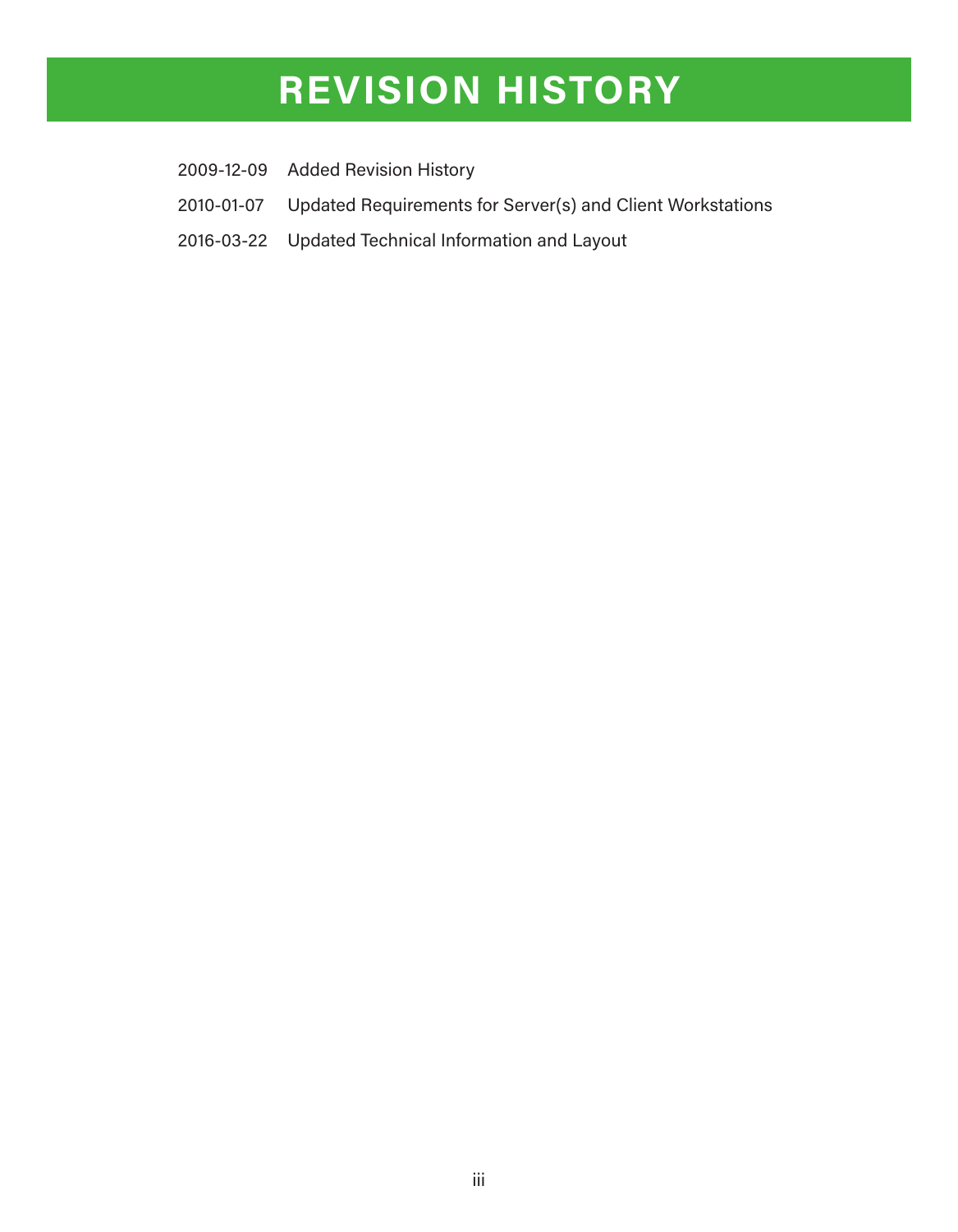## **INTRODUCTION**

This white paper outlines the requirements, operation, and maintenance of the Content Central document management software package. This white paper is technical in nature and the intended audience should have an advanced understanding of the Microsoft<sup>®</sup> Windows<sup>®</sup> platform as well as a good understanding of computer networks.

After reading this white paper, you will have learned about:

- Minimum System Requirements (server and clients)
- Unique Concepts to Content Central
- Installation Considerations
- Database Definitions
- Security Models

#### **Ademero, Inc. Contact Information**

| Phone     | (863) 937-0272          |
|-----------|-------------------------|
| Toll-Free | (888) 276-2914          |
| Fax       | (863) 582-9438          |
| E-mail    | info@ademero.com        |
| Web Site  | http://www.ademero.com/ |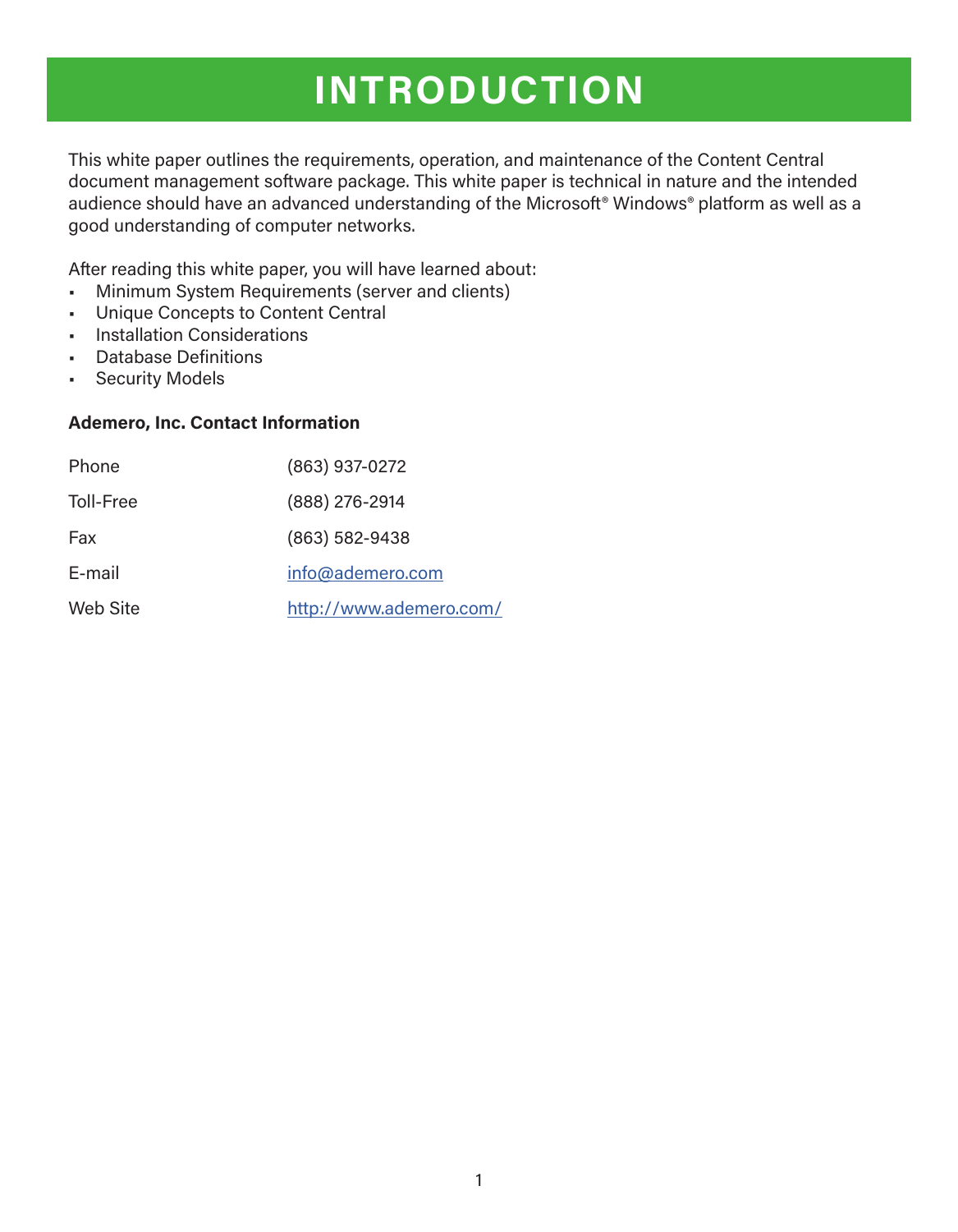

# **1.1**| **Server(s)**

Content Central requires at least one PCbased server platform for product installation.

### **Hardware**

### **Minimum Requirements**

- 2GHz Dual-Core Processor
- 2GB RAM
- 80GB Redundant Storage Space

#### **Recommended Hardware**

- Quad-Core Intel® Xeon® Processors
- 4GB RAM
- 250GB Redundant Storage Space

### **Software**

Content Central (server software) runs only on Microsoft® Windows® operating systems.

- Microsoft® Windows® 7 or higher (Windows Server 2012 or higher recommended)
- Microsoft® Internet Explorer 11 or higher.
- Mozilla Firefox® most updated version; or
- Google Chrome<sup>®</sup> most updated version
- Microsoft® .NET Framework 4.5 or higher (included in the Content Central installation package)
- Microsoft® SQL Server 2008 or higher (SQL Server 2012 Express Edition included in the Content Central installation package)



Content Central does not require software to be installed on client workstations. The client should contain an operating system and a Web browser. An optional PDF viewer (such as Adobe® Reader®) can be used to view captured paper documents.

### **Hardware**

#### **Minimum Requirements**

- 2GHz Processor
- 1GB RAM
- 80GB Redundant Storage Space

#### **Recommended Hardware**

- 2.5GHz Dual-Core Processor
- 2GB RAM

### **Software**

- Microsoft® Windows® 7 or higher; or
- Mac<sup>®</sup> OS X or higher
- Microsoft® Internet Explorer 11 or higher.
- Mozilla Firefox® most updated version; or
- Google Chrome<sup>®</sup> most updated version
- Sun Microsystems® Java™ runtime environment (JRE) 6.0 or higher

### **Optional Software**

- Browser-based PDF viewer
- TWAIN driver for any scanner you wish to use with the DirectScan™ applet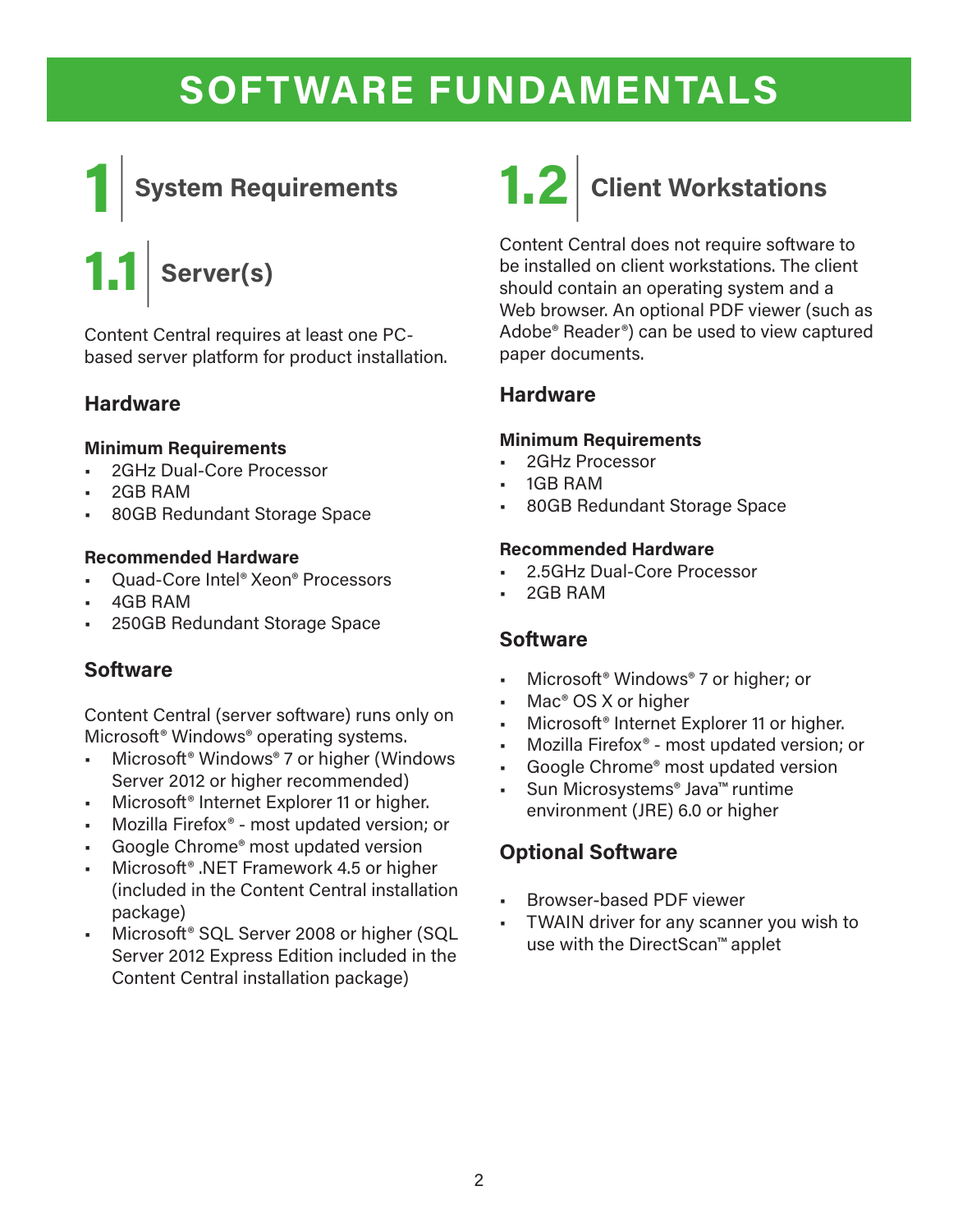

## **2**|**Content Central Concepts**

This section identifies the key concepts behind how this document management system operates. This information will help you throughout the rest of this document.

# **2.1**| **Documents**

A document is represented as a file on the file system. What sets a document apart from other files is its use. documents usually contain text or other data that can be searched for retrieval. Common document formats include PDF [Definition: Portable Document Format], Microsoft® Word®, and Microsoft® Excel®. Some document formats contain content and/or metadata that may be inherited when imported. For a full list of these file types, see Supported File Types with Existing Content.

Document properties, also known as index fields, tags, or metadata, provide a classification system that helps you find documents more quickly and accurately in Content Central.

### **NOTE:**

### **Ademero strongly recommends the use of document properties when capturing information.**

When paper images have been captured from a scanner or other input device, Content Central converts them to PDF files. The PDF format conveniently stores images, text, and document properties in one file.

## **2.2**| **Document Types**

Each document is described by a document type, which serves as a template for the document. Unique security permissions, fields for document properties, and more can be defined at the document-type level. Each document inherits these settings when captured.



A catalog contains information about a related set of documents in the system. You can create as many catalogs as needed. Catalogs usually take the form of an existing business department or business process. The information stored in a catalog is as follows:

### Document types

- User & Group Permissions
- Fields (metadata)
- Text-Recognition Zones (Zonal OCR)
- Barcode-Recognition Zones (Zonal Barcode)
- Field-Lookup Integration
- Approval Processes [Enterprise Edition]
- Workflow Rules [Enterprise Edition]
- Message Templates [Enterprise Edition]
- Folder & File Building
- Capture Forms
- **Retention Policy**
- Search & Results Display Fields

#### **Documents**

- Document Name (file name)
- Document Location (file path)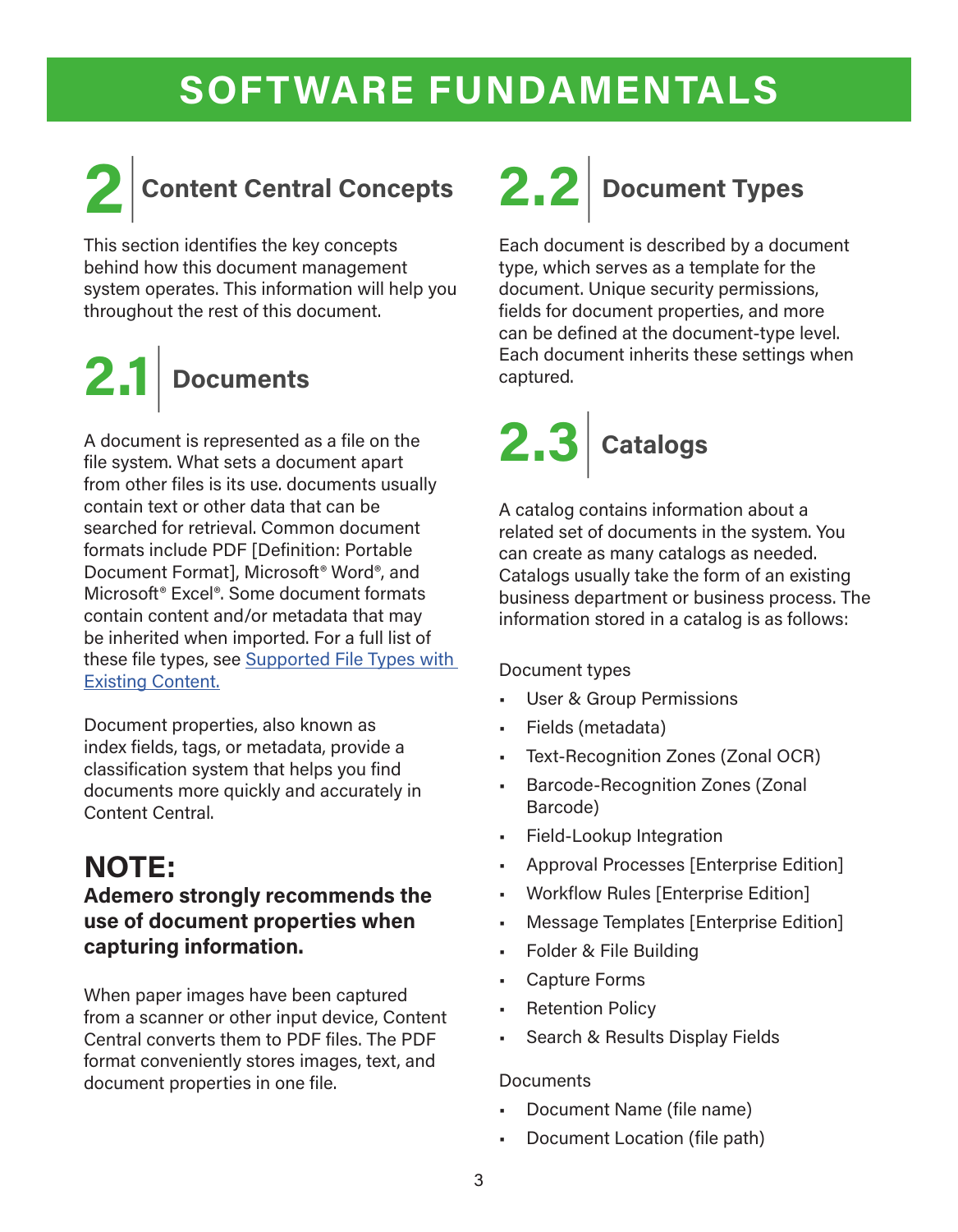- Document properties (metadata)
- Document Text (full text of a text-supported file format or OCR [Definition: Optical Character Recognition] from a captured image of a paper document)

Catalogs are created and managed by Content Central and are stored within the SQL database designated for Content Central.



### **DirectScan™ (Browser)**

This Java™ webstart allows users to scan paper into the Web browser using a TWAINcompliant scanner.

### **QCard™ (Browser, Monitored Folder, E-mail)**

QCards<sup>™</sup> contain barcodes used to identify individual paper documents in a batch. Users create and print QCards™ from their Web browser. QCard™-attached documents can be scanned to the Web browser using the DirectScan™ applet, saved to a monitored folder, or sent to a monitored e-mail address.

### **CustomBarcode (Browser, Monitored Folder, E-mail)**

Pages containing barcodes may be used to identify the beginning of paper documents in a batch. The information provided within the barcodes may be assigned to field data automatically. The paper documents can be scanned to the Web browser using the DirectScan™ applet, saved to a monitored folder, or sent to a monitored e-mail address.

### **PDF Form (AcroForm/XFA) (Browser)**

New documents can be generated by filling out a PDF form based on a template in the system.

### **Drag & Drop Upload (Browser)**

Users can drag one or more folders and files to one of two Java™ applets in the Web browser.

### **Single Upload (Browser)**

Users can browse to a single file, classify it if desired, and upload it using the Web browser.

### **Multi Upload (Browser)**

Users can browse to one or more folders and files and upload them using the Web browser.

### **Electronic (Monitored Folder, Email)**

Files can be saved to a monitored folder or sent to a monitored email address. They will be left in their native format and can be routed to either the Coding Queue or directly to a catalog.

### **Image-Only (Monitored Folder, Email)**

Scanned images (TIFF, PDF, JPEG, BMP, PNG, GIF) can be saved to a monitored folder or sent to a monitored e-mail address. They will be converted to fully-searchable PDF files and can be routed to either the Coding Queue or directly to a catalog.

### **XML (Monitored Folder, E-mail)**

Files can be identified with XML descriptors and saved to a monitored folder or sent to a monitored e-mail address. The XML file can contain document properties used to classify the document when captured. The target catalog and document type can also be defined in the XML file. For more information on the XML descriptor, visit http://learn. ademero.com/content-central-xml-captureschema/.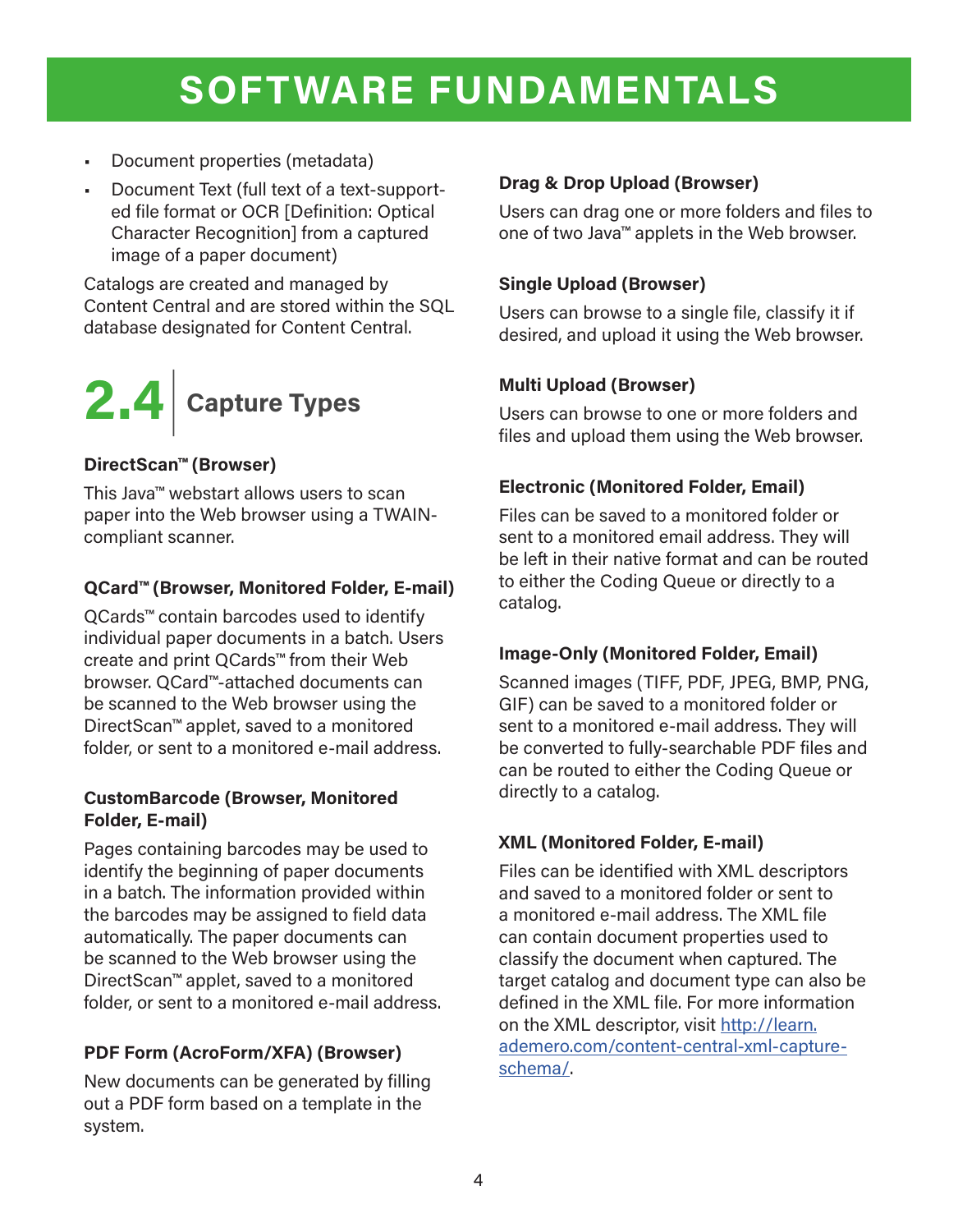

### **Pre-Capture Coding**

Users select a catalog and document type and provide document properties before the capture process. Content Central automatically converts and routes these documents to their storage areas without the need for further user intervention.

### **Post-Capture Coding**

Users designate the catalog, document type, and document properties after the capture process. Content Central routes these documents to the user's Coding Queue where they await catalog and document type selection and document properties coding. After a user codes a document in the Coding Queue, the document is routed to the storage area. Users who capture with this method will find the documents in their personal Coding Queue. The nature of a Post-Capture Coding QCard™ allows the user to reuse the same QCard™.

### **Pre-Capture Coding**

Users select a catalog and document type and provide document properties before the capture process. Content Central automatically converts and routes these documents to their storage areas without the need for further user intervention.

#### **Versatile Coding**

Users select a catalog, document type and Coding Queue Destination to which the document should be sent, and are given the option to provide document properties before and/or after capture. Documents will be routed to the Coding Queue for review and additional document properties before being routed to the storage area.

#### **OCR Only / Capture Only**

Users select a catalog and document type before capture, but document properties will not be added to these documents. Only the OCR process (images) or capture process (electronic) will be performed, and each document will be routed to its storage area using the filename from the original image or electronic file.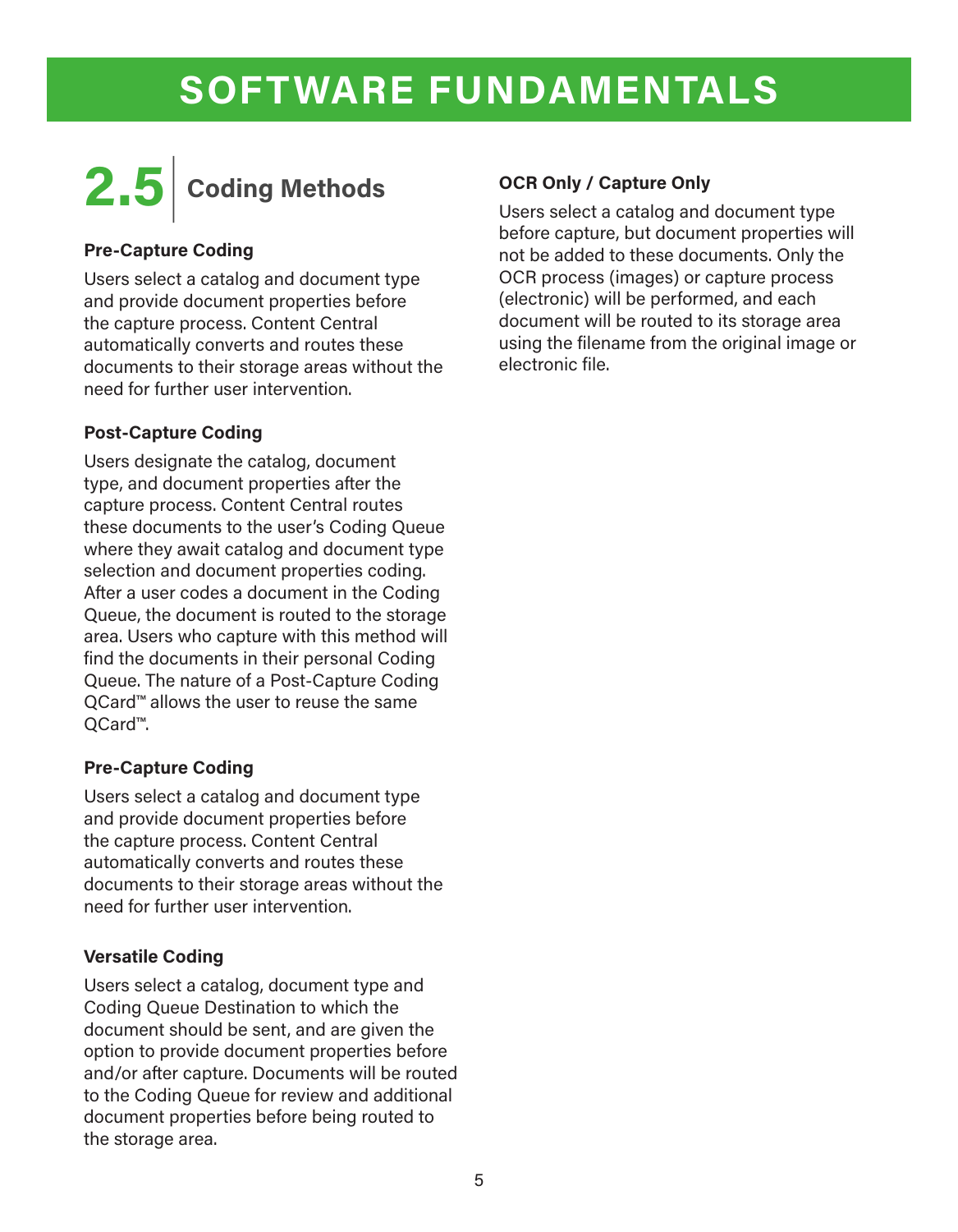

## **3**| **Server Modules**

The complete Content Central application consists of seven server modules. Each server module can reside on separate, physical servers or be combined on one server. In high-volume environments, e.g., more than 100 active users and/or more than 10,000 captured pages per day, it may be wise to provide a server for each of the modules. This will greatly improve performance. In low to medium-volume environments all modules can typically run on the same physical server without any performance degradation. When more than one server will be used, each should be connected to the same local network.

### **Content Central Server Modules**

- Web Application Server(s)
- MS SQL Database Server(s)
- Catalog Service
- Capture Service (includes the Configuration Manager application
- Workflow Service
- Document Storage Area (includes Coding Queue Documents, Deleted Content, Unprocessed Content)
- Search Indexes (includes the Catalog Manager application)

### **IMPORTANT:**

**Search Indexes and the Catalog Service should exist on the same machine for the best performance.**

## **3.1 Web Application** Server(s)

This module delivers the content that each user of Content Central interacts with on a regular basis. As a browser-based document management system, most of the administrative and user tasks will be performed within this module.

Requirements: IIS 5.0 or higher; Microsoft® .NET 4.5 Framework

### **3.2**| **MS SQL Database Server(s)**

Content Central uses Microsoft® SQL Server to store all information related to the application, including user accounts, system configuration settings, document records, logging, and notifications.

Requirements: Microsoft® SQL Server 2008 or higher

# **3.3**| **Catalog Service**

Both the Catalog Service and Capture Service are Windows® services, each of which can be dedicated to a physical server. The Catalog Service is responsible for updating catalogs with information about new, modified, or deleted documents. This service also removes documents from the system when their specified retention period has expired.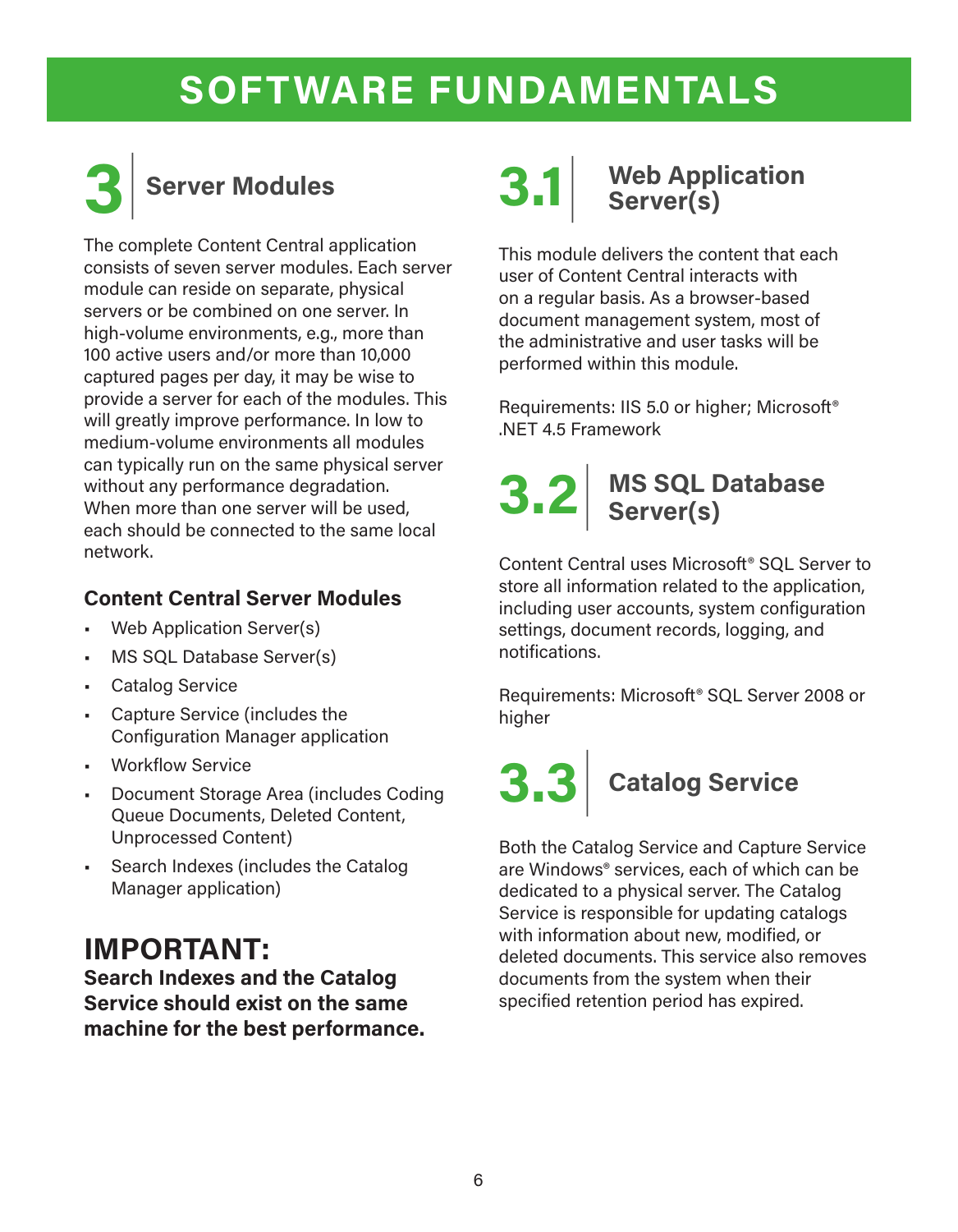

The Capture Service performs Optical Character Recognition (OCR) on captured images to provide fulltext search capabilities and then converts those images to PDF documents. It also handles the capture process for electronic files obtained from monitored folders. Zonal recognition operations and data-source field lookups are also handled in this service.



The Workflow Service performs automated operations based on live events and scheduled processes.

# **3.6**| **Document Storage Area**

### **System**

The subfolders beneath the System root are necessary for Content Central to run properly. They can each grow in size, and may need to be checked periodically.

- *• CodingQueue:* This subfolder will hold documents that are awaiting user coding and have not been committed to their appropriate storage areas.
- *• DeletedContent:* This subfolder will contain documents that have been removed from the Content Central database by user action or by an enforced retention policy.
- *• Indexes:* This subfolder will contain a subfolder for each catalog. These subfolders store the Index information used to provide quick search results. For more information, see Section 3.7, "Search

### Indexes".

*• Unprocessed:* This subfolder will hold documents that have not been successfully captured by the Capture Service.

### **Incoming**

The Incoming folder will contain one or more subfolders for each catalog and document type. Each of these subfolders are monitored by the Capture Service to import images and other content.

- *• IncomingQCard:* This subfolder is the drop point for image files acquired from a scanning device using QCards™. The images will be converted into searchable PDF files.
- *• IncomingImage*: This subfolder is the drop point for image files acquired from a scanning device without using QCards™. The image files will be converted into searchable PDF files.
- *• IncomingElectronic:* This subfolder is the drop point for electronic files. Files dropped in this folder will be captured as-is.
- *• IncomingXML:* This subfolder is the drop point for XML files that describe other files dropped in the same folder. The XML file can define document boundaries, document properties, and more. For more information, visit http://learn.ademero. com/content-central-xml-captureschema/.

### **Documents**

The Documents folder will contain a subfolder for each catalog. These subfolders are the root storage location for documents and other content. This storage space should be fully redundant and backed up on a regular basis for data security and integrity. The space required will vary by organization. At least 80 gigabytes of storage space is recommended for even the smallest operation.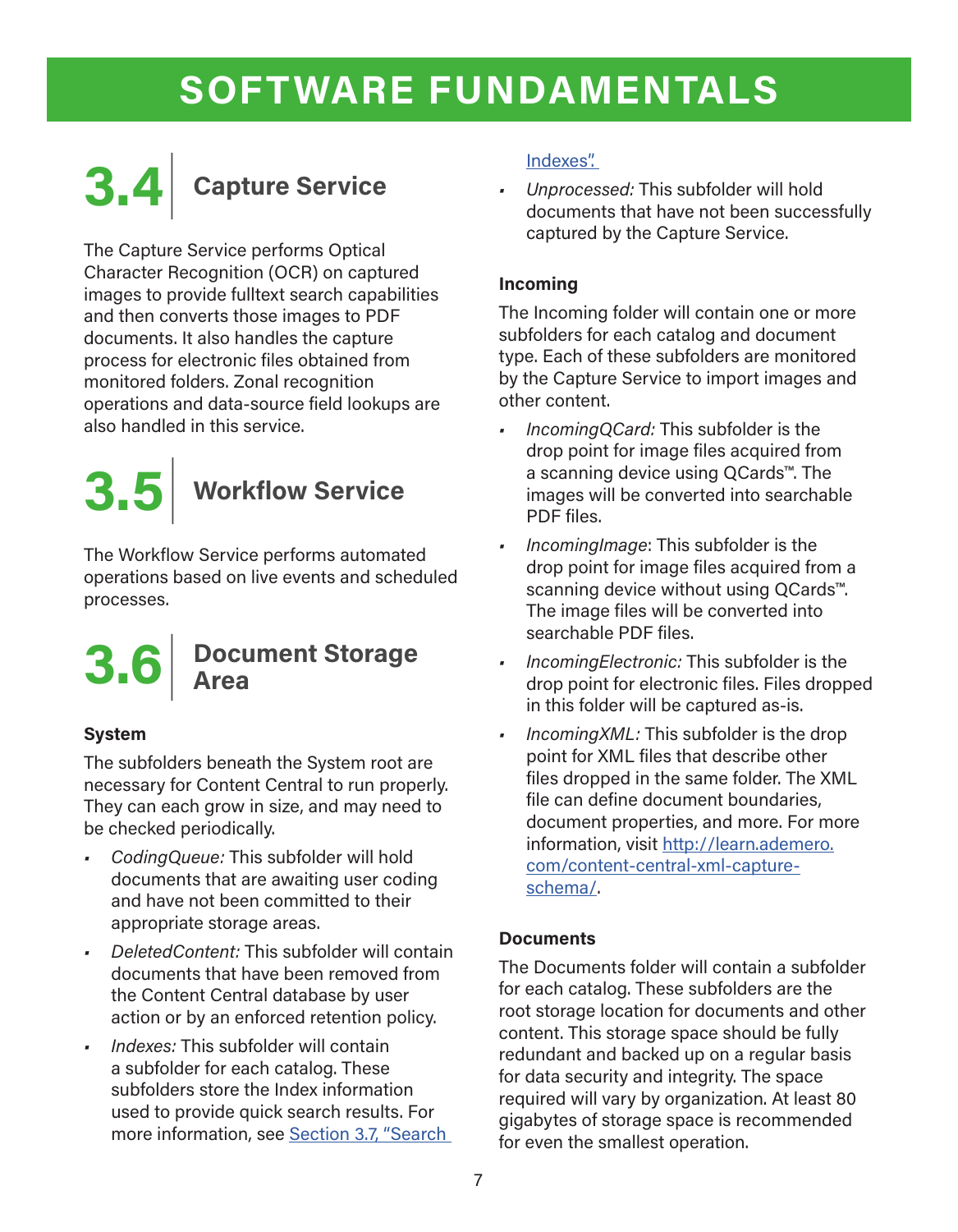

Each catalog, containing document types describing documents, lives within the Content Central SQL database. A search Index is also generated (as a flat file on the file system) for each catalog. Storagespace requirements should be taken into consideration. A typical Index will require an additional 10 to 20 percent of the amount of space the documents within a catalog require. For example: An estimated 100-gigabyte catalog of documents will require an additional 10 to 20 gigabytes of storage space for the Index.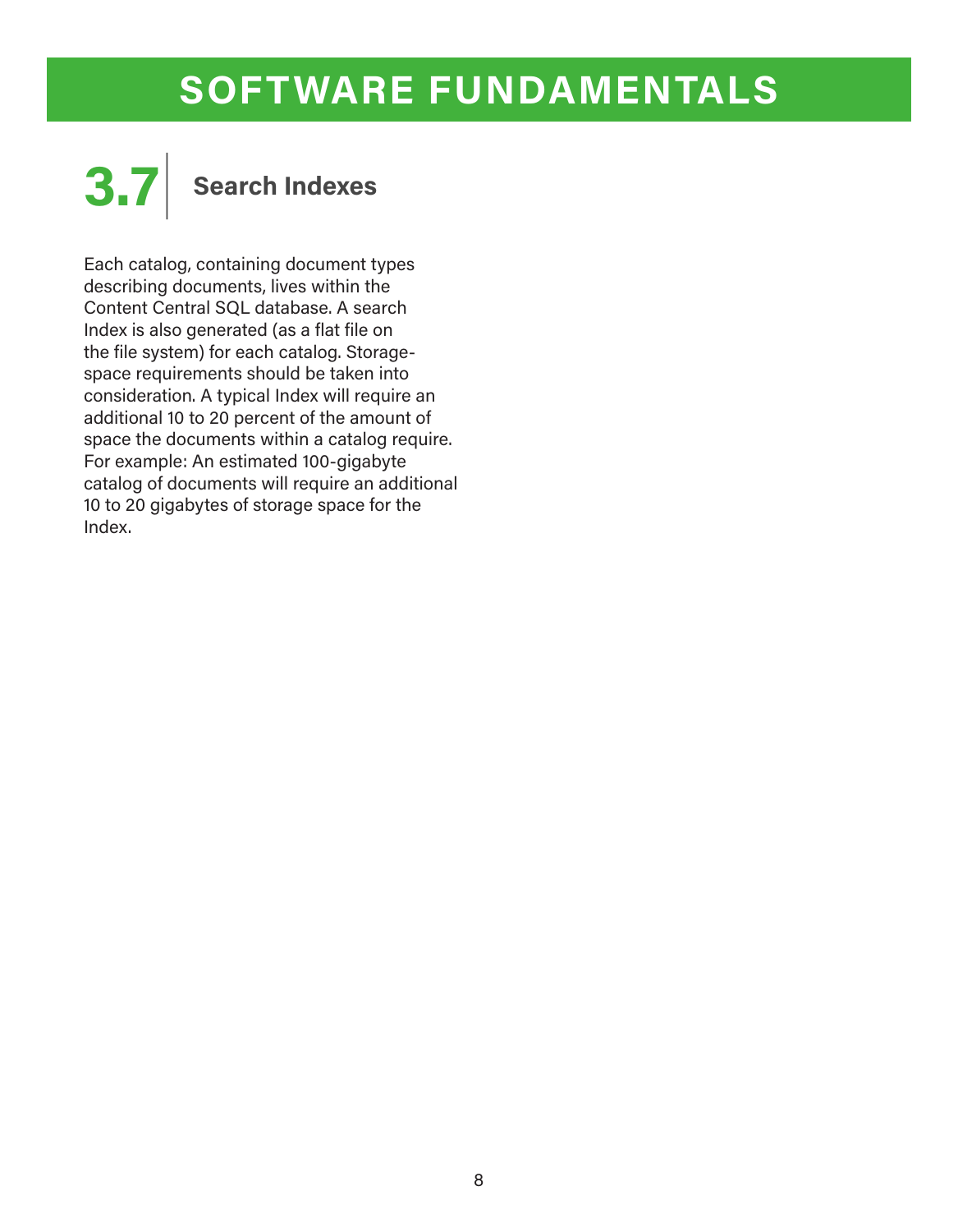## **DATABASE**

Content Central makes use of a relational database model, which employs SQL.

Content Central generates and uses one SQL relational database for storage of several key production elements stored in separate tables. Some key elements are as follows:

- User Accounts & Preferences
- Group Accounts
- Catalog Definitions & Permissions
- Document Records (file-system location, associated metadata, associated catalog)
- Document Version information
- QCard™ Definitions (for batch-capturing scanned images)
- Zonal-Recognition Definitions
- Approval Processes
- Workflow Rules
- Message Templates
- Retention Policies
- **Event Logging**

Content Central requires a new or existing Microsoft® SQL Server database engine. The installation of Content Central provides Microsoft® SQL Server 2012 Express Edition, a license-free version of the database engine. The SQL server may run on the same machine as other modules of Content Central, or it may reside on a dedicated machine.

The Content Central SQL database, as of version 7.x, requires approximately 15 percent the storage space of the document repository<sup>1</sup>. This percentage could be as low as 10 percent or as high as 20 percent depending on the contents of each document. The Microsoft® SQL Server 2012 Express Edition has a 10-gigabyte limitation on database size, allowing approximately 1,400,000 total pages based on the above document size. High-volume environments with 100 or more active users and/or 2,500+ captured pages per day (5 days per week) should consider installing the workgroup version or higher of Microsoft<sup>®</sup> SQL Server after the first year of use to move beyond the 10GB limit.

1 Approximate requirement is based on an average document size of ten pages containing three metadata fields and around 3,500 total words of OCR text.

#### **Example 1. Storage Space Requirements for the Content Central SQL Database.**

An estimated 100-gigabyte (100GB) document storage area will require an additional 15-gigabyte (15GB) minimum of storage space for the database.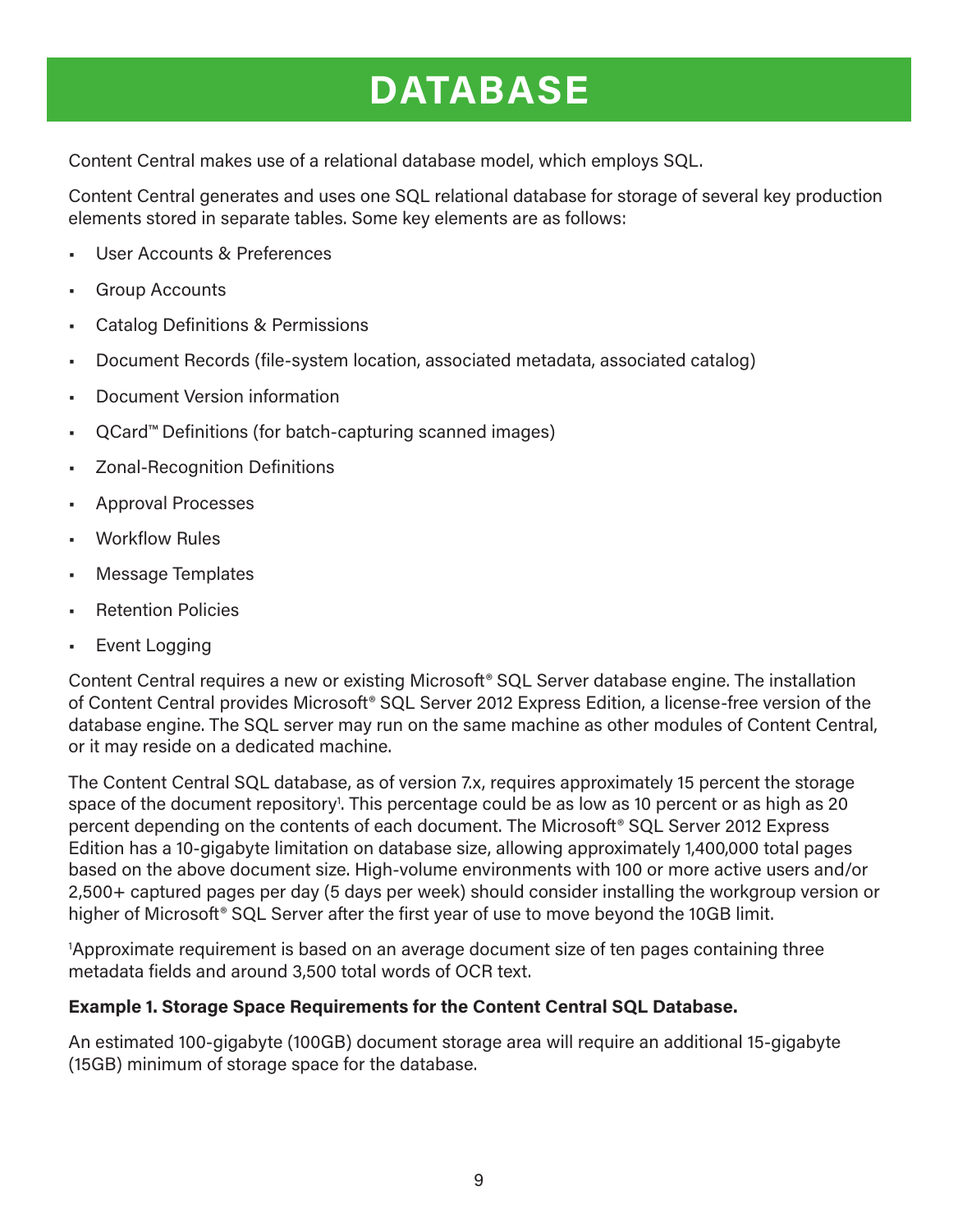## **SECURITY**

Content Central makes use of existing Windows® file security mechanisms as well as its own security model for authentication to the system. An optional SSL certificate/keypair may be added to the Web-site module to encrypt and secure both internal and external communications.

## **1**| **Document Security**

As previously discussed, a document is nothing more than an individual file on the Windows® file system. The administration of Content Central should take into consideration normal security practices when it relates to these files. A best practice is to secure each Documents data folder created to the level that best suits the environment of the organization. Typically, non-administrative users on the Windows® network should not be given direct access to any of these folders and files. Data folders (and their files), at a minimum, should be provided with read and write access for Administrators and the Windows® account used to authenticate with Content Central (the Network Service account, the ASPNET account, or an impersonation account used with ASP.NET). If this practice is followed, the rights-management of each document is passed on to Content Central; permission to view and modify documents will be controlled from within the Web-site security model.

**NOTE: Allowing other Windows® groups and users to access documents at the file-system level is not recommended; however, this may be desired in particular configurations and will not influence Content Central in a negative way.**



All users of Content Central must pass through an authentication gateway to gain access to

the software and its functions. A username and password, matching a provisioned user account in Content Central or a Windows® Active Directory user account, must be entered on the Content Central login page. Once authentication has been established, users may navigate within the Content Central software and perform actions matching their allowed permissions. These permissions will have been defined by an administrator when the user account is created.

Content Central utilizes the ASP.NET session state to initiate and maintain each logged session. Each individual session will timeout when there is no activity for the duration specified in the session-timeout setting within the ASP.NET application settings of the Content Central Web site/virtual directory in IIS.

Content Central also makes use of several cryptography technologies for storing data such as passwords.

# **2.1**| **Permissions**

The Content Central permissions to be allowed or disallowed per user are as follows:

### **Document Searching**

Documents within a given document type may be queried.

### **Document Viewing**

Following a successful search query, documents in the results listing may be viewed, saved, or e-mailed.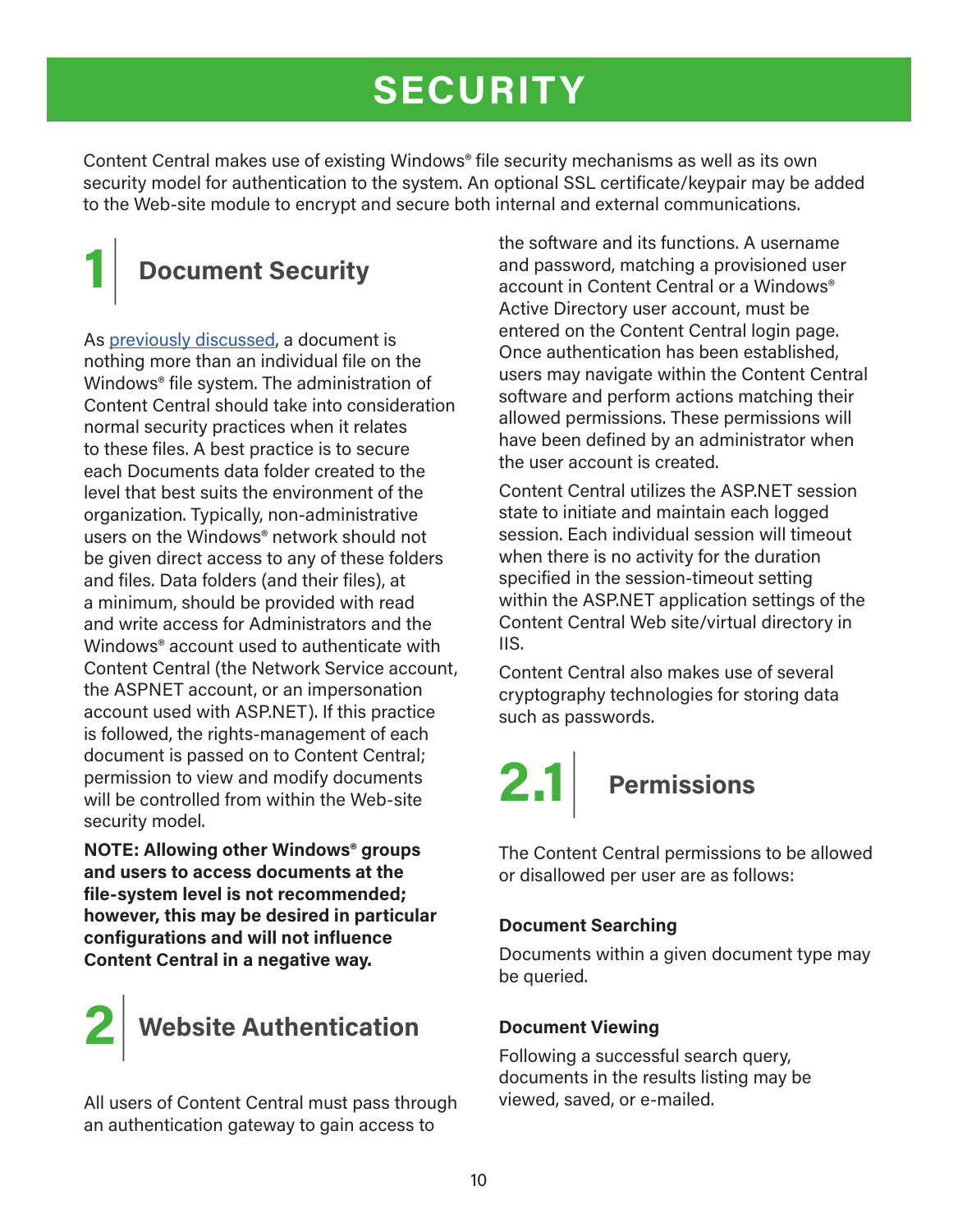## **SECURITY**

### **Document Editing**

Documents may be checked out for revision, appended to, or replaced.

### **Document Adding**

Documents may be captured from a scanning device (paper) or uploaded from a local machine (electronic).

#### **Document Deleting**

Documents may be (soft) deleted from the corresponding catalog. Deleted documents are routed to the DeletedContent system folder.

### **Properties Editing**

Document properties (metadata) may be modified.

#### **Approval-Process Assignment**

Documents may be assigned to an approvalprocess path based on any active approval processes in the document type.

#### **Work-Queue Assignment**

Documents may be assigned to the Work Queue of one or more users.

#### **Approval-Process Administrator**

Documents on any approval process for the given document type can be managed in the Admin Queue of the Approval Queue.

#### **Work-Queue Administrator**

Documents in the Work Queue for the given document type can be managed in the Admin Queue of the Work Queue.

#### **Retention Policy Override**

Custom retention policies may be defined for

one or more documents of the document type.

### **Document-Type Administrator**

Users granted this permission can manage setings within the document type. Documenttype membership and permissions may be managed by these users based on a system setting.

# **2.2**| **Data Storage Encryption**

Each user's password is stored within the SQL database as a SHA1 hash. This hash is non-reversible. When the software attempts to authenticate a user, the user's entered password is converted to a hash, and this hash is compared to the hash stored in the database for the username provided. If both hashes match, the software authenticates the user. If it does not match, the user is denied access.



An optional SSL server certificate may be added to the Content Central Web site/virtual directory in the IIS application. This added security layer will secure communications between the server and each client. This is a best practice for environments that allow remote (internet) access and fall within HIPAA or similar requirements. The encryption type and strength will vary from site to site.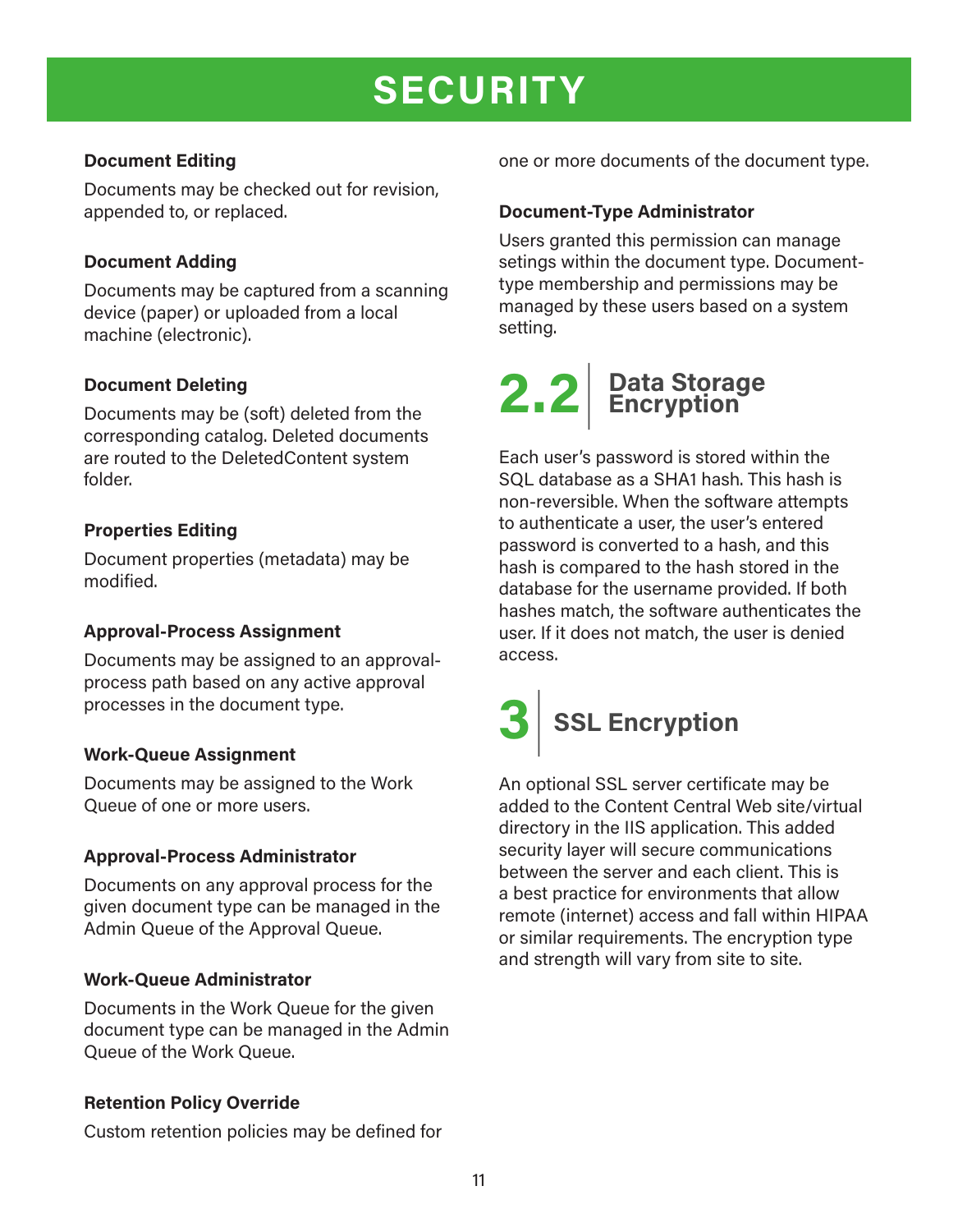### **SUPPORTED FILE TYPES WITH EXISTING CONTENT**

As of version 7.x these are the supported file types that the Catalog Service will recognize for existing content and metadata.

Adobe Acrobat (\*.pdf) Ami Pro (\*.sam) Ansi Text (\*.txt) ASCII Text ASF media files (metadata only) (\*.asf) CSV (Comma-separated values) (\*.csv) DBF (\*.dbf) EBCDIC EML files (emails saved by Outlook Express) (\*.eml) Enhanced Metafile Format (\*.emf) Eudora MBX message files (\*.mbx) GZIP (\*.gz) HTML (\*.htm, \*.html) JPG (\*.jpg) Lotus 1-2-3 (\*.wk?, \*.123) MBOX email archives (including Thunderbird) (\*.mbx) MHT archives (HTML archives saved by Internet Explorer) (\*.mht) MIME messages MSG files (emails saved by Outlook) (\*.msg) Microsoft Access MDB files (\*.mdb) Microsoft Document Imaging (\*.mdi) Microsoft Excel (\*.xls) Microsoft Excel 2003 XML (\*.xml) Microsoft Excel 2007 (\*.xlsx) Microsoft Outlook/Exchange Microsoft Outlook Express 5 and 6 (\*.dbx) message stores Microsoft PowerPoint (\*.ppt) Microsoft PowerPoint 2007 (\*.pptx) Microsoft Rich Text Format (\*.rtf) Microsoft Searchable Tiff (\*.tiff) Microsoft Word for DOS (\*.doc) Microsoft Word (\*.doc) Microsoft Word 2003 XML (\*.xml) Microsoft Word 2007 (\*.docx) Microsoft Works (\*.wks) MP3 (metadata only) (\*.mp3) Multimate Advantage II (\*.dox) Multimate version 4 (\*.doc) OpenOffice 2.x and 1.x documents, spreadsheets, and presentations (\*.sxc, \*.sxd, \*.sxi, \*.sxw, \*.sxg, \*.stc, \*.sti, \*.stw, \*.stm, \*.odt, \*.ott, \*.odg, \*.otg, \*.odp, \*.otp, \*.ods, \*.ots, \*.odf) (includes OASIS Open Document Format for Office Applications)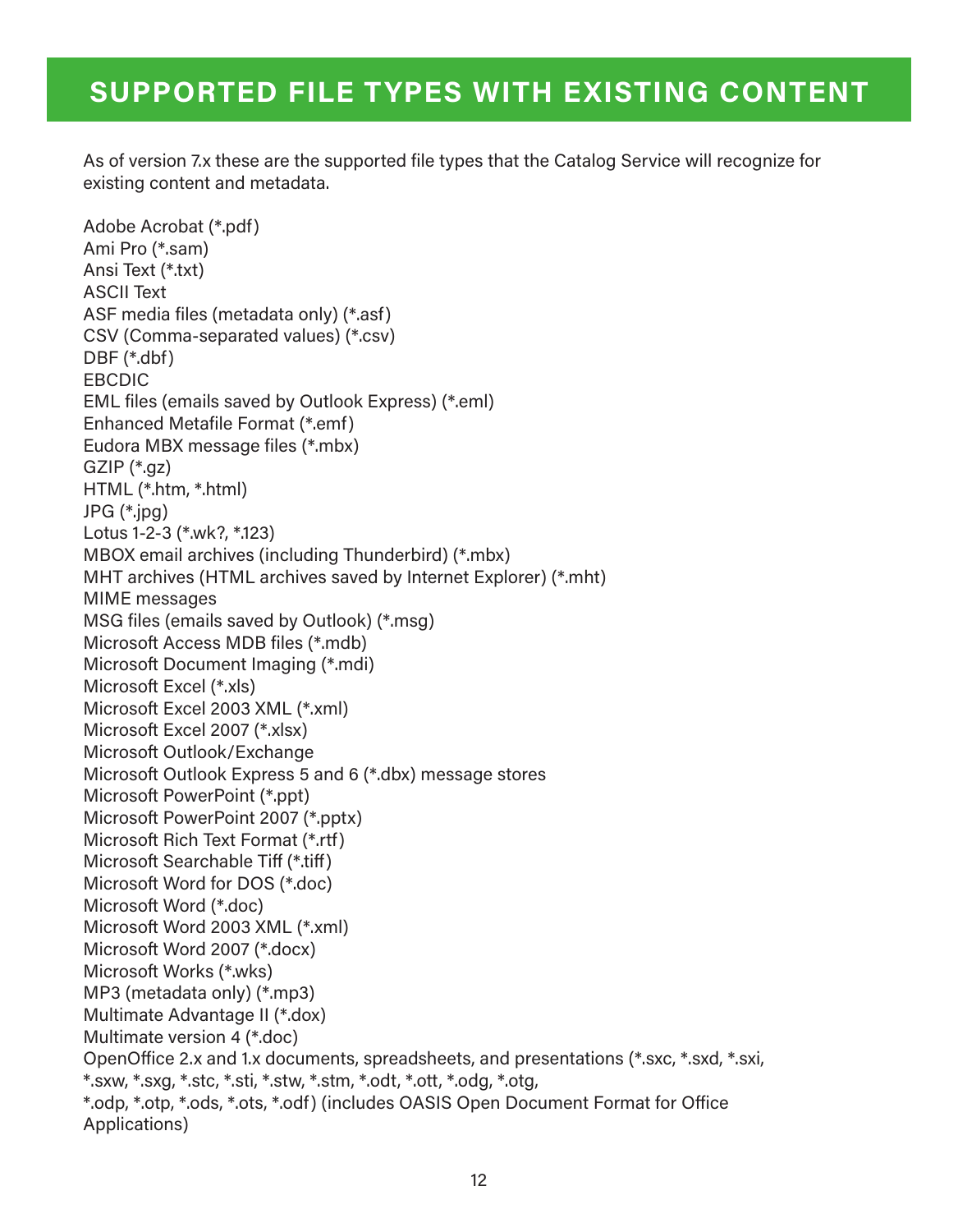### **SUPPORTED FILE TYPES WITH EXISTING CONTENT**

Quattro Pro (\*.wb1, \*.wb2, \*.wb3, \*.qpw) TAR (\*.tar) TIF (\*.tif)As of version 7.x these are the supported file types that the Catalog Service will recognize for existing content and metadata. TNEF (winmail.dat) Treepad HJT files (\*.hjt) Unicode (UCS16, Mac or Windows byte order, or UTF-8) Windows Metafile Format (\*.wmf) WMA media files (metadata only) (\*.wma) WMV video files (metadata only) (\*.wmv) WordPerfect 4.2 (\*.wpd, \*.wpf) WordPerfect (5.0 and later) (\*.wpd, \*.wpf) WordStar versions 1, 2, 3 (\*.ws) WordStar versions 4, 5, 6 (\*.ws) WordStar 2000 Write (\*.wri) XBase (including FoxPro, dBase, and other XBase-compatible formats) (\*.dbf) XML (\*.xml) XML Paper Specification (\*.xps) XSL **XyWrite** ZIP (\*.zip)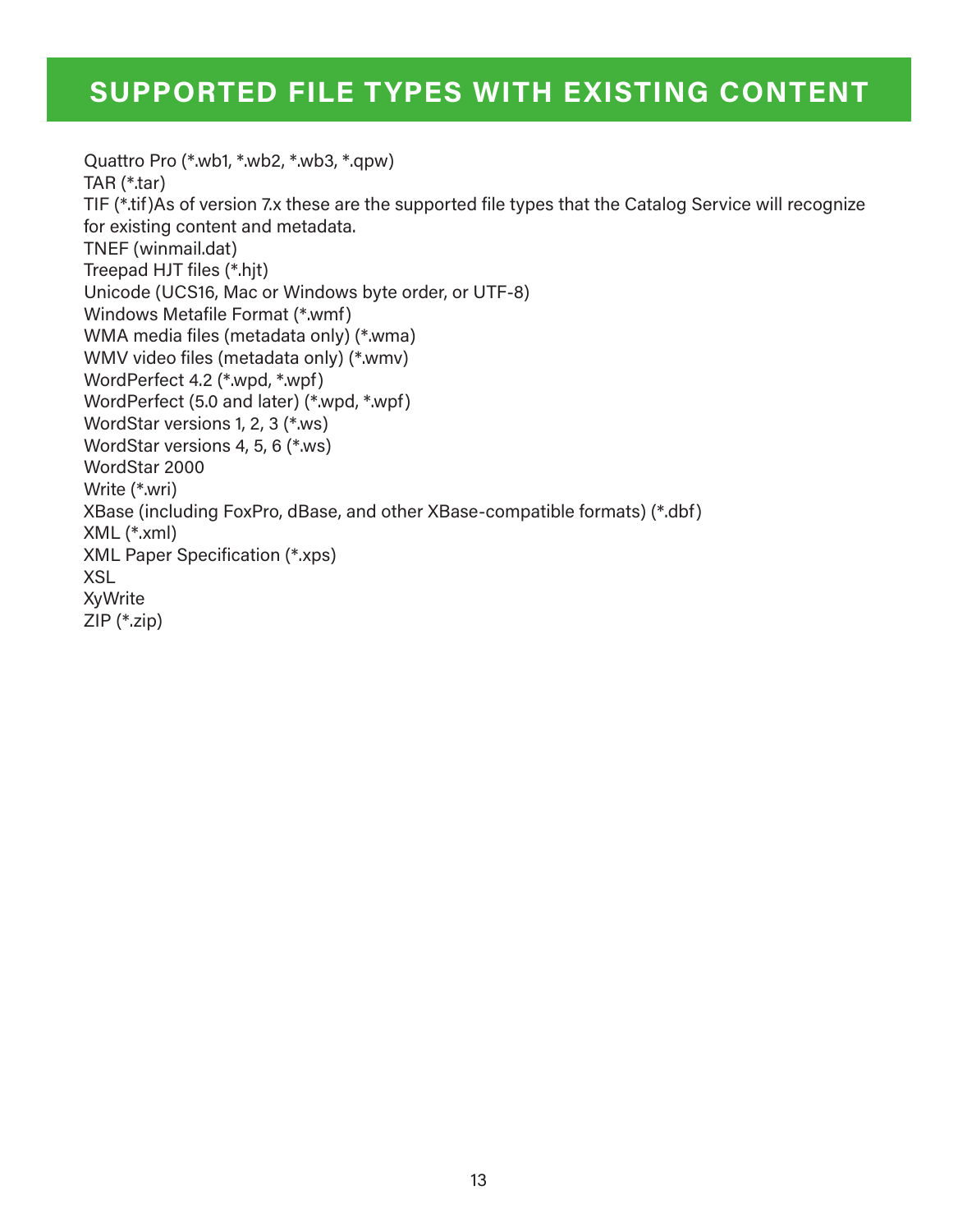### **SUPPORTED BAR CODE SYMBOLOGIES**

As of version 7.x these are the supported bar code symbologies that the Capture Service will recognize when one or more recognition zones have been defined in a document type.

Codabar Code 11 Code 128 Code 128 (EAN-128) Code 3 of 9 EAN-13 EAN-8 Industrial 2 of 5 (Code 25) Interleaved 2 of 5 Matrix 2 of 5 Plessey UPC-A UPC-E